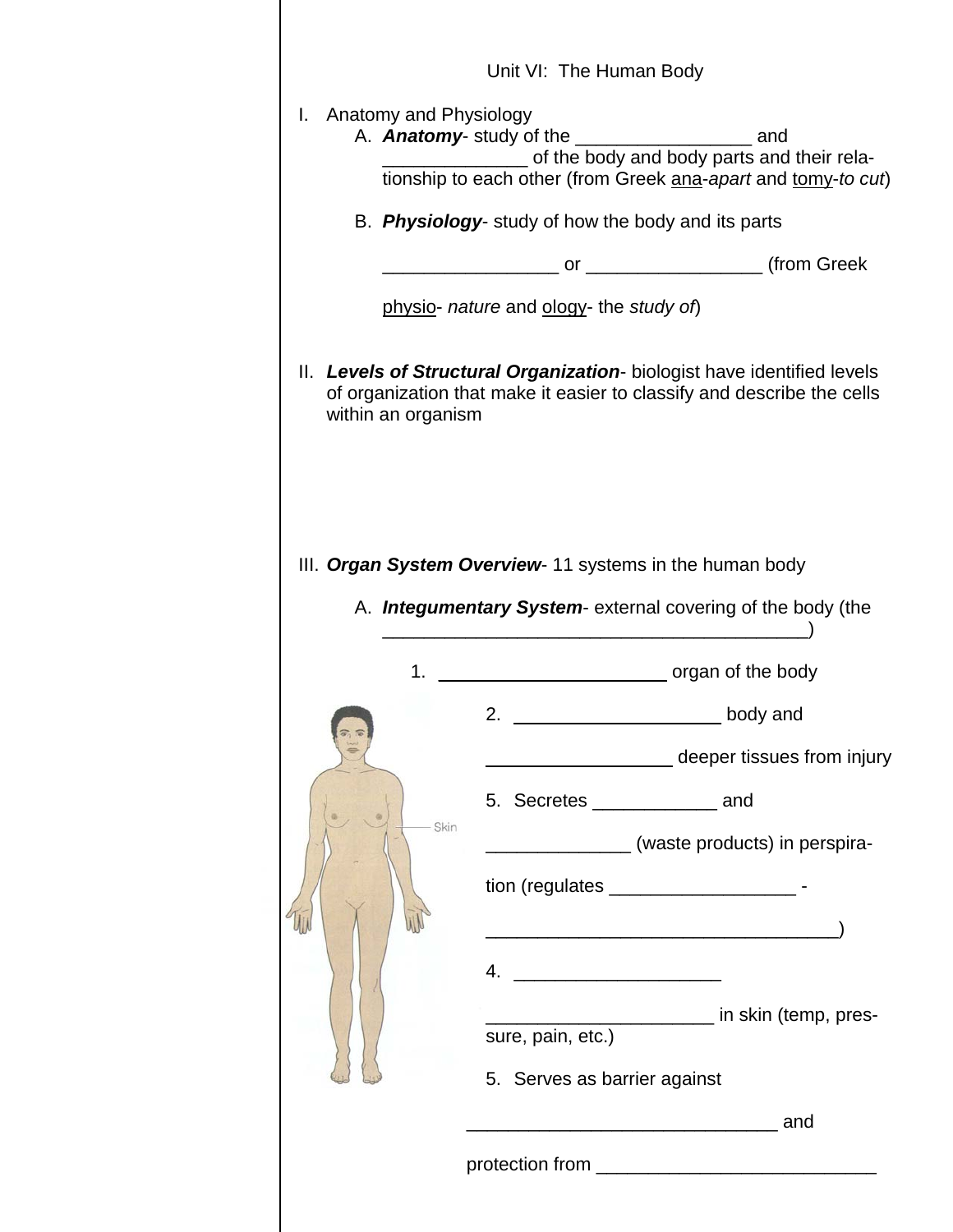|                                     | B. Skeletal System- consists of bones, cartilages, ligaments and joints |                     |
|-------------------------------------|-------------------------------------------------------------------------|---------------------|
|                                     | 2. Provides framework for                                               |                     |
|                                     | 3. Protection                                                           |                     |
|                                     | 4. Produces _____________________ in<br>cavities of skeleton            | Ca ilages           |
|                                     | 5. Storehouse for                                                       | Joint               |
|                                     | C. Muscular System- to produce movement<br>by-                          | <b>Bones</b>        |
|                                     | 1.                                                                      |                     |
|                                     | allows body to _________________                                        |                     |
|                                     | 2. Heart muscle and of other hollow                                     |                     |
|                                     | organs- move __________________<br>(blood, urine) and other sub-        |                     |
|                                     | stances (such as food, wastes,                                          |                     |
|                                     | hormones, etc.)                                                         | Skeletal<br>muscles |
|                                     | D. Nervous System- brain, spinal cord,                                  |                     |
|                                     | nerves, and sensory receptors                                           |                     |
| <b>Brain</b><br>Sensory<br>receptor | 1. Allows body to respond to<br>(light,                                 |                     |
|                                     | sound, temperature, pressure,<br>$etc.$ )                               |                     |
| Spinal<br>cord<br>Nerves            | 2. Operates on __________________                                       |                     |
|                                     | impulses                                                                |                     |
|                                     |                                                                         |                     |
|                                     | changes by activating appropriate _____________________________ or      |                     |
|                                     |                                                                         |                     |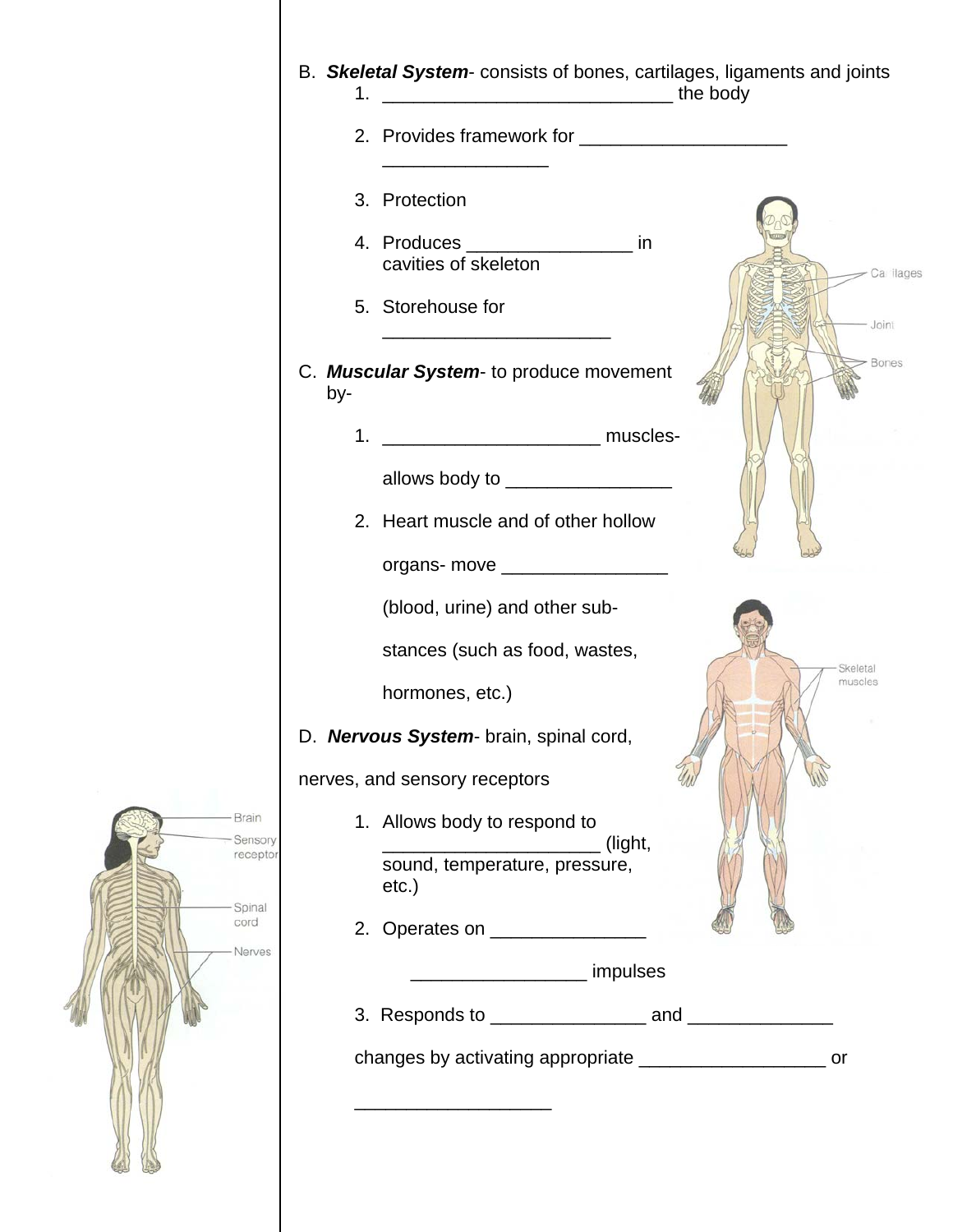|                  | E. Endocrine System- con-                                                                                             | Pineal gland                                                                                |  |  |  |
|------------------|-----------------------------------------------------------------------------------------------------------------------|---------------------------------------------------------------------------------------------|--|--|--|
|                  |                                                                                                                       | Pituitary gland                                                                             |  |  |  |
|                  |                                                                                                                       | Thyroid gland<br>(parathyroid glands                                                        |  |  |  |
|                  | acts more _____________________                                                                                       | on posterior aspect)<br>Thymus gland                                                        |  |  |  |
|                  | than nervous system (pituitary, thy-                                                                                  | Adrenal gland                                                                               |  |  |  |
|                  | roid, adrenals, pancreas, pineal,                                                                                     | Pancreas                                                                                    |  |  |  |
|                  | ovaries, testes)                                                                                                      | Testis (male)<br>8/2                                                                        |  |  |  |
|                  | 1. Endocrine glands pro-                                                                                              | Ovary (female)                                                                              |  |  |  |
|                  | duce___________________________                                                                                       |                                                                                             |  |  |  |
|                  |                                                                                                                       |                                                                                             |  |  |  |
|                  | and release them into the                                                                                             |                                                                                             |  |  |  |
|                  | bloodstream                                                                                                           |                                                                                             |  |  |  |
|                  |                                                                                                                       |                                                                                             |  |  |  |
|                  |                                                                                                                       |                                                                                             |  |  |  |
| Heart            |                                                                                                                       |                                                                                             |  |  |  |
|                  | <b>Example 12</b> that function to maintain                                                                           |                                                                                             |  |  |  |
|                  | <u> 1989 - Johann John Stein, mars an deutscher Stein und der Stein und der Stein und der Stein und der Stein und</u> |                                                                                             |  |  |  |
|                  | F. Circulatory System-composed of the cardiovascular and lym-                                                         |                                                                                             |  |  |  |
| Blood<br>vesseis | phatic systems                                                                                                        |                                                                                             |  |  |  |
|                  | 1. Heart and blood vessels make up                                                                                    |                                                                                             |  |  |  |
|                  |                                                                                                                       |                                                                                             |  |  |  |
|                  |                                                                                                                       |                                                                                             |  |  |  |
|                  |                                                                                                                       |                                                                                             |  |  |  |
| Thoracic         | 3.                                                                                                                    | system picks up fluid<br>(lymph) leaked from blood, filters it, and returns it to the blood |  |  |  |
| duct             | via network of vessels<br>G. Respiratory System-                                                                      |                                                                                             |  |  |  |
| _vmph            |                                                                                                                       |                                                                                             |  |  |  |
| nodes            | 1. Keeps blood constantly supplied                                                                                    |                                                                                             |  |  |  |
|                  |                                                                                                                       |                                                                                             |  |  |  |
| ymphatic         |                                                                                                                       |                                                                                             |  |  |  |
| vessels          |                                                                                                                       | (waste product).                                                                            |  |  |  |
|                  |                                                                                                                       |                                                                                             |  |  |  |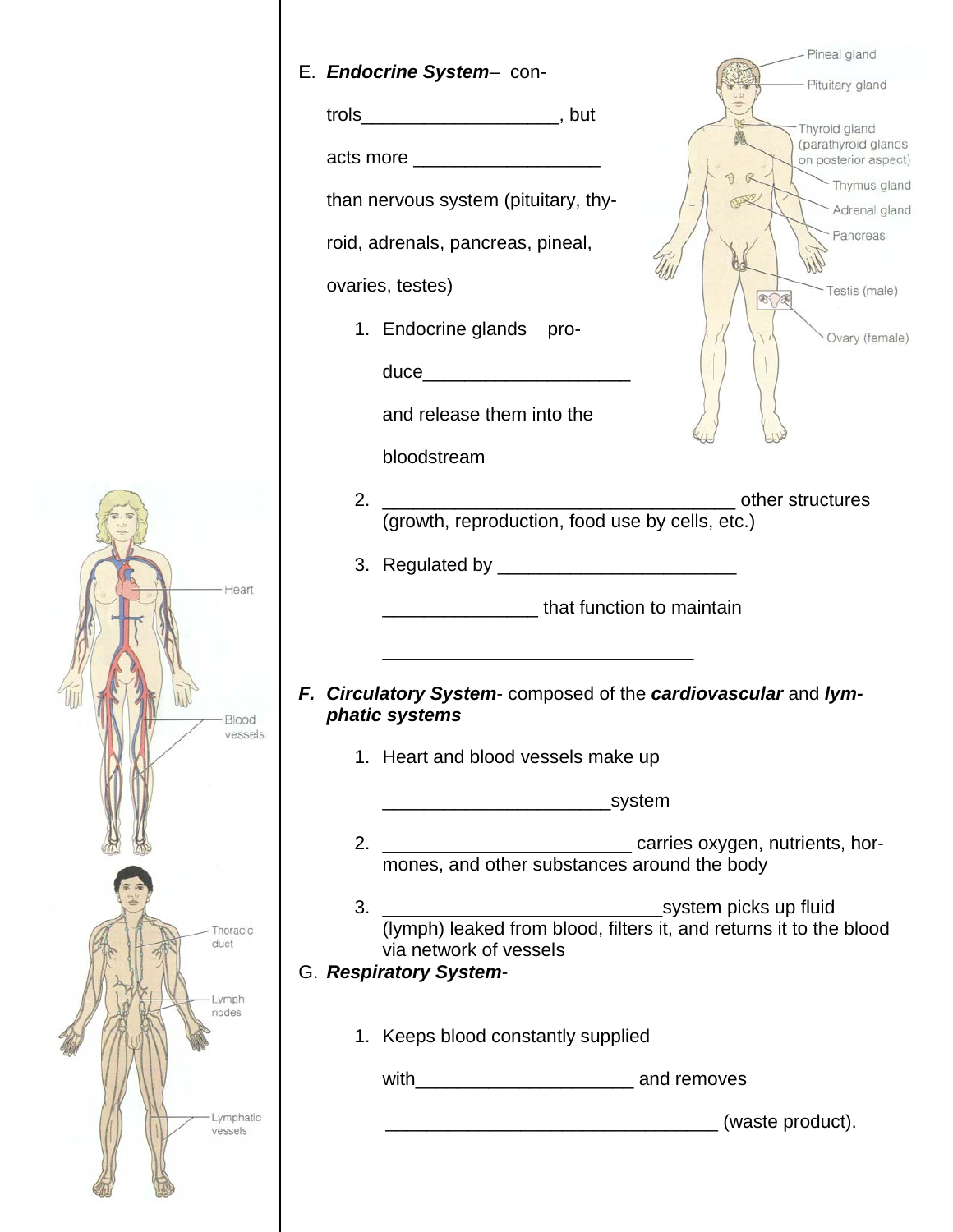